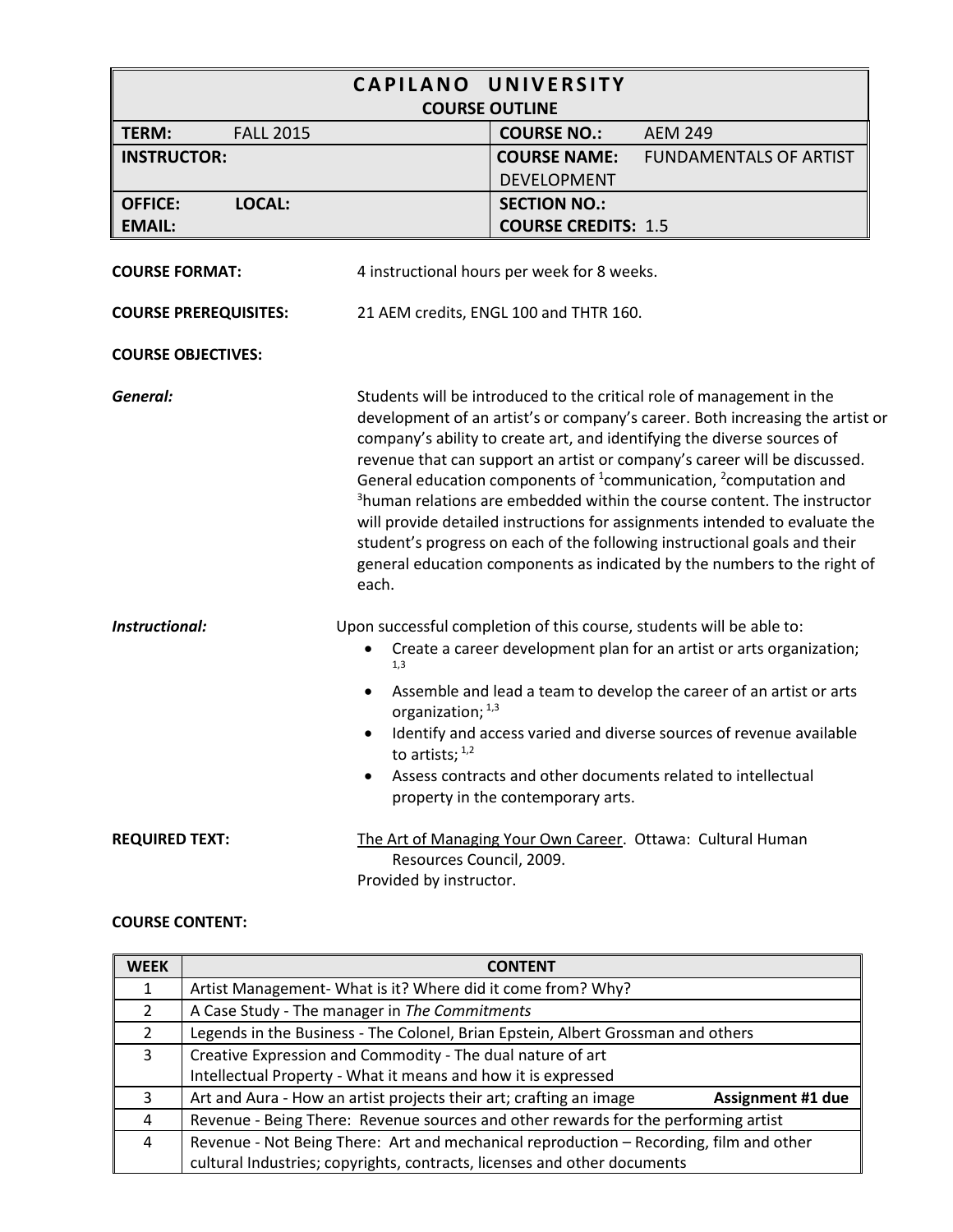| <b>WEEK</b> | <b>CONTENT</b>                                                  |                          |
|-------------|-----------------------------------------------------------------|--------------------------|
| 5           | <b>Midterm Exam</b>                                             |                          |
| 5.          | The Management Team - Who are they? How do I build one?         |                          |
| 6           | The Artist's Point of View - Guest speaker                      |                          |
| 6           | The DIY Career - Home grown strategies for career development   |                          |
| 7           | If It Can Go Wrong It Will - Crises and how to deal with them   |                          |
|             | The Relationship - artist/manager interaction, remuneration and |                          |
|             | when is it over?                                                | <b>Assignment #2 due</b> |
|             | One More Time - Course review and unanswered questions          |                          |
| 8           | <b>Final Examination</b>                                        |                          |
|             |                                                                 |                          |

#### **EVALUATION PROFILE:**

- **ASSIGNMENTS: 1. Assignments –** students will be required to do two written take-home assignments each worth 25% based on course content.
	- **2. Participation –** see Operational Details.
	- **3. Midterm Exam –** students are required to sit a written exam on material as scheduled.
	- **4**. **Final Examination** students are required to sit a written exam on material to date at the end of the session.

### **GRADING PROFILE:**

| $A+ = 90-100%$      | $B+ = 77-79%$       | $C_{+}$ = 67-69%              | $D = 50 - 59%$        |
|---------------------|---------------------|-------------------------------|-----------------------|
| $= 85 - 89%$<br>IA. | $= 73 - 76\%$<br>B. | $= 63 - 66%$                  | $\frac{1}{2}$ = 0-49% |
| II A-<br>= 80-84%   | $B - = 70 - 72\%$   | $= 60 - 62\%$<br>$\mathsf{C}$ |                       |

#### **OPERATIONAL DETAILS:**

| <b>University Policies:</b>    | Capilano University has policies on Academic Appeals (including appeal<br>of final grades), Student Conduct, Cheating and Plagiarism, Academic<br>Probation and other educational issues. These and other policies are<br>available on the University website.                                      |
|--------------------------------|-----------------------------------------------------------------------------------------------------------------------------------------------------------------------------------------------------------------------------------------------------------------------------------------------------|
| <b>Professional Behaviour:</b> | Students must demonstrate professional behaviour as outlined in the Arts<br>and Entertainment Management Department Standards for Professional<br>Behaviour.                                                                                                                                        |
| <b>Participation:</b>          | The grade for class participation is based on both the frequency and the<br>quality of the student's comments, questions and observations, with the<br>emphasis on quality. The quality is determined by, among other things,<br>the relevance, insight and clarity of remarks.                     |
| Attendance:                    | Students are expected to be on time for and to attend all classes. If<br>eight hours of classes are missed, students will automatically lose the<br>class participation grade and may need the department's permission to<br>continue the course. Students are responsible for all material covered |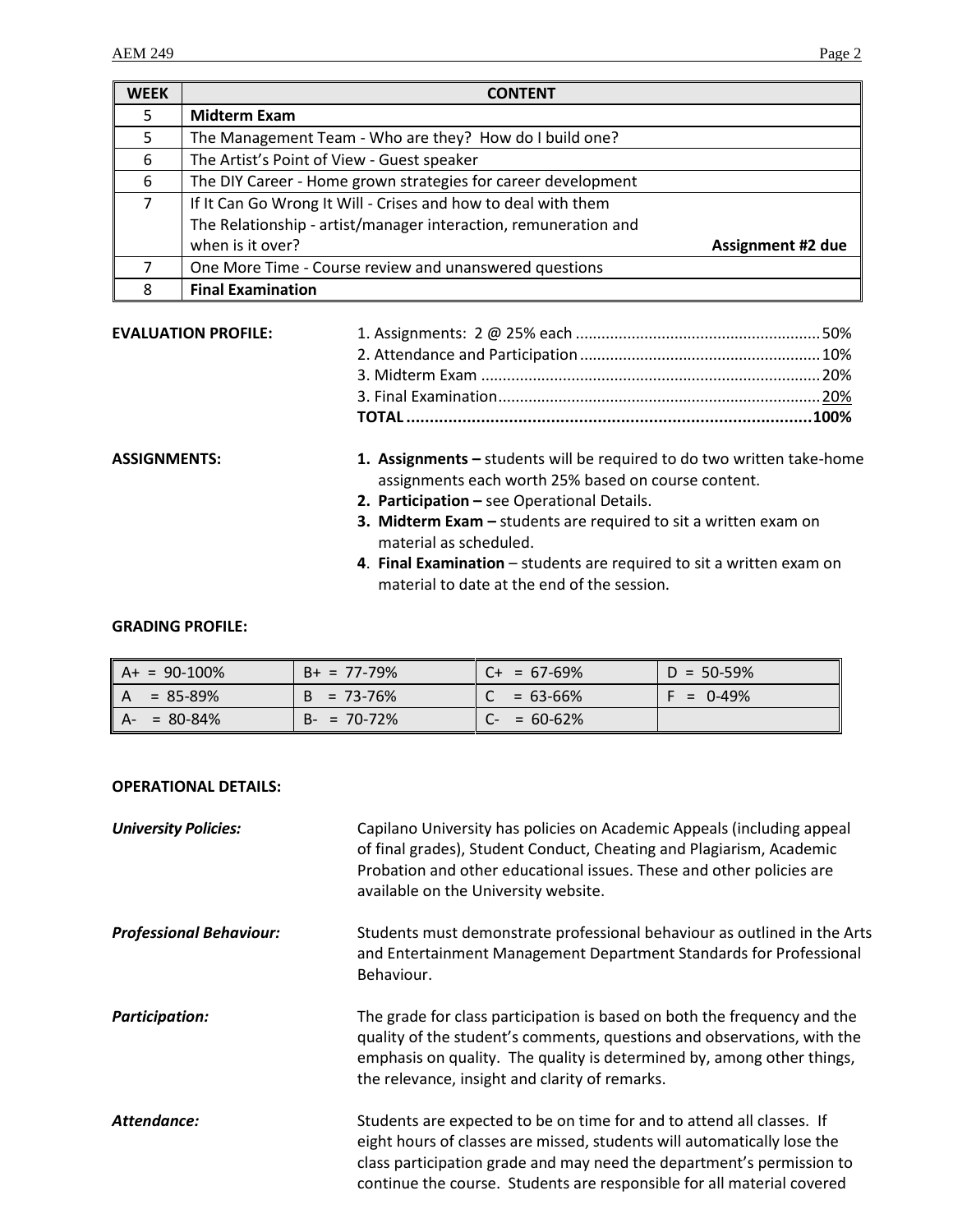|                                    | in class, even if absent, including announcements and day-to-day<br>assignments. Marks will be heavily deducted from the participation<br>grade for absences or repeated late arrival.                                                                                                              |
|------------------------------------|-----------------------------------------------------------------------------------------------------------------------------------------------------------------------------------------------------------------------------------------------------------------------------------------------------|
| Late Assignments:                  | Late assignments will only be accepted if prior approval for a late<br>submission date has been given by the instructor.                                                                                                                                                                            |
| <b>Missed Exams &amp; Quizzes:</b> | Students will be allowed to make up exams and quizzes only under the<br>following conditions: if a doctor's certificate of illness is provided; if in<br>the case of the death of a close family member, a death certificate is<br>provided; if prior approval of the instructor has been obtained. |
| <b>Cheating/Plagiarism:</b>        | All students should familiarize themselves with the University Policy on<br>Cheating and Plagiarism (see the University website) as such behaviour<br>can result in suspension from the University.                                                                                                 |
| <b>Grades of Incomplete "I":</b>   | No Grades of Incomplete "I" will be given in this course.                                                                                                                                                                                                                                           |
| <b>English Usage:</b>              | All written work submitted must use good academic English and follow<br>the guidelines provided in the Capilano University Guide to Writing<br>Assignments (available from the University Bookstore).                                                                                               |
| <b>Emergency Procedures:</b>       | Students are expected to familiarize themselves with the emergency<br>procedures on the wall of the classroom.                                                                                                                                                                                      |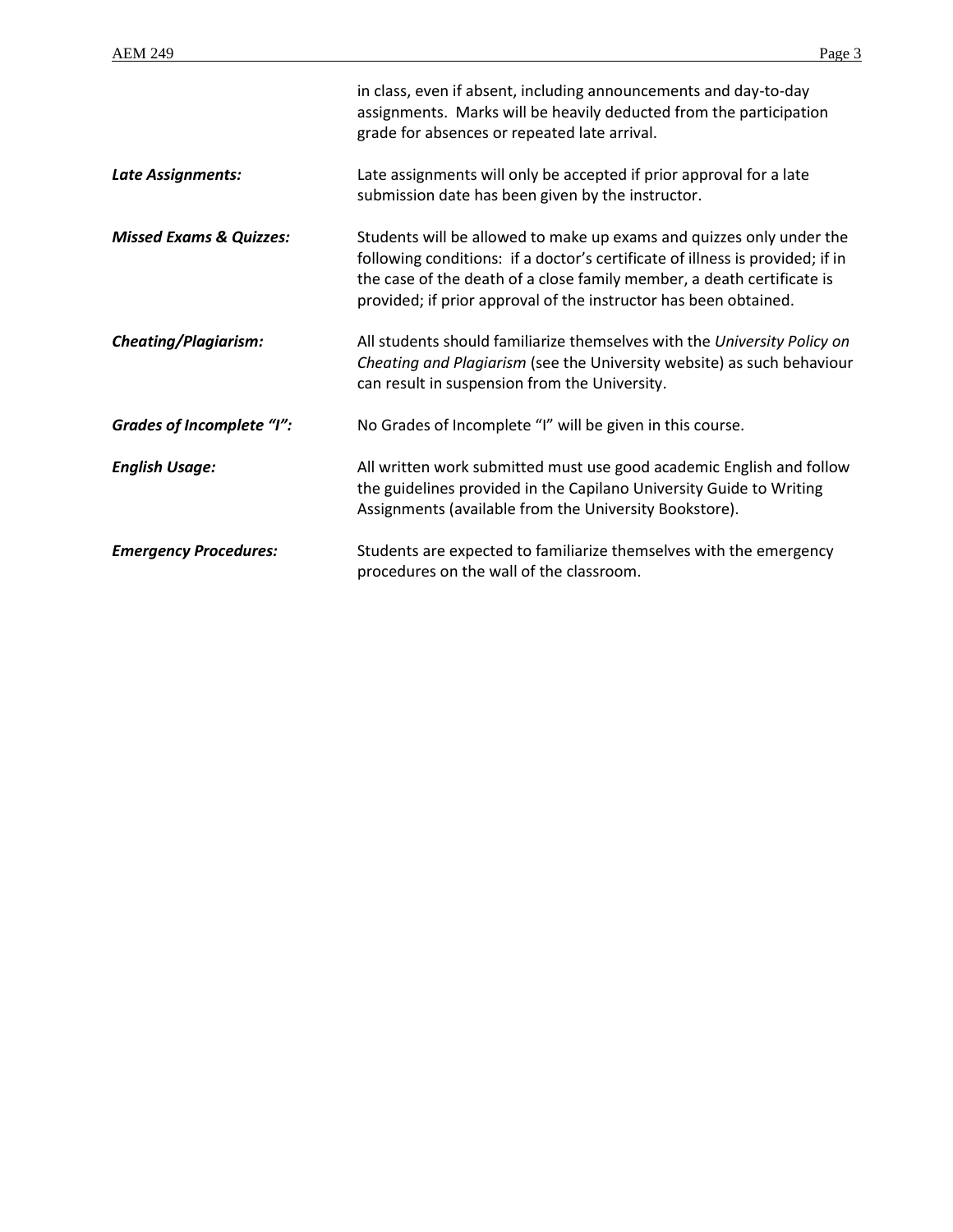# **Arts and Entertainment Management Department**

*Standards for Professional Behaviour*

From front of house staff to management, professional behavior is essential for in all areas of the Arts and Entertainment industry. Professional behavior is a vital part of becoming a successful arts and entertainment professional. Acknowledging this, the Arts and Entertainment department fosters professional behavior by evaluating each student according to the Arts and Entertainment Industry standards.

In classes where professional behavior forms part of the mark, students will be evaluated on these standards throughout each term and given interim reports in order to adjust behavior that needs improvement.

Students should also be made aware that the industry considers ones reputation on a professional level, prior to hiring or accepting on an intern level. Therefore, the arts and entertainment department sets high behavioral standards.

The desired behaviors are described below as "outcomes" which are followed by a list of criteria against which the student's behavior will be measured by the instructor and/or the instructor/lab supervisor.

# **Outcome: Initiative**

Measurement Criteria: The student demonstrates

- willingness to challenge themselves in order to broaden their skills
- commitment by participating in the required practical work without sacrificing their class work
- self-motivation by integrating and applying knowledge from all learned disciplines
- inspiration by bringing new ideas and enthusiasm to the peer groups in an organized and productive manner
- the ability to think beyond the task at hand and to process information quickly
- leadership and team work in all capacities

#### **Outcome: Good work habits**

Measurement Criteria: The student demonstrates

- punctuality
- good time management
- regular attendance
- proper attire follows dress code front of house shifts
- good personal hygiene
- preparation and organization
- **•** effective listening skills
- effective note taking

#### **Outcome: Ability to work in a hierarchy**

Measurement Criteria: The student demonstrates

- the ability to take direction from peers, supervisors and instructors
- a strong work ethic
- respect for authority
- appropriate response to direction
- respect for the work of others
- appropriate contribution to the work
- knowledge and use of the proper chain of authority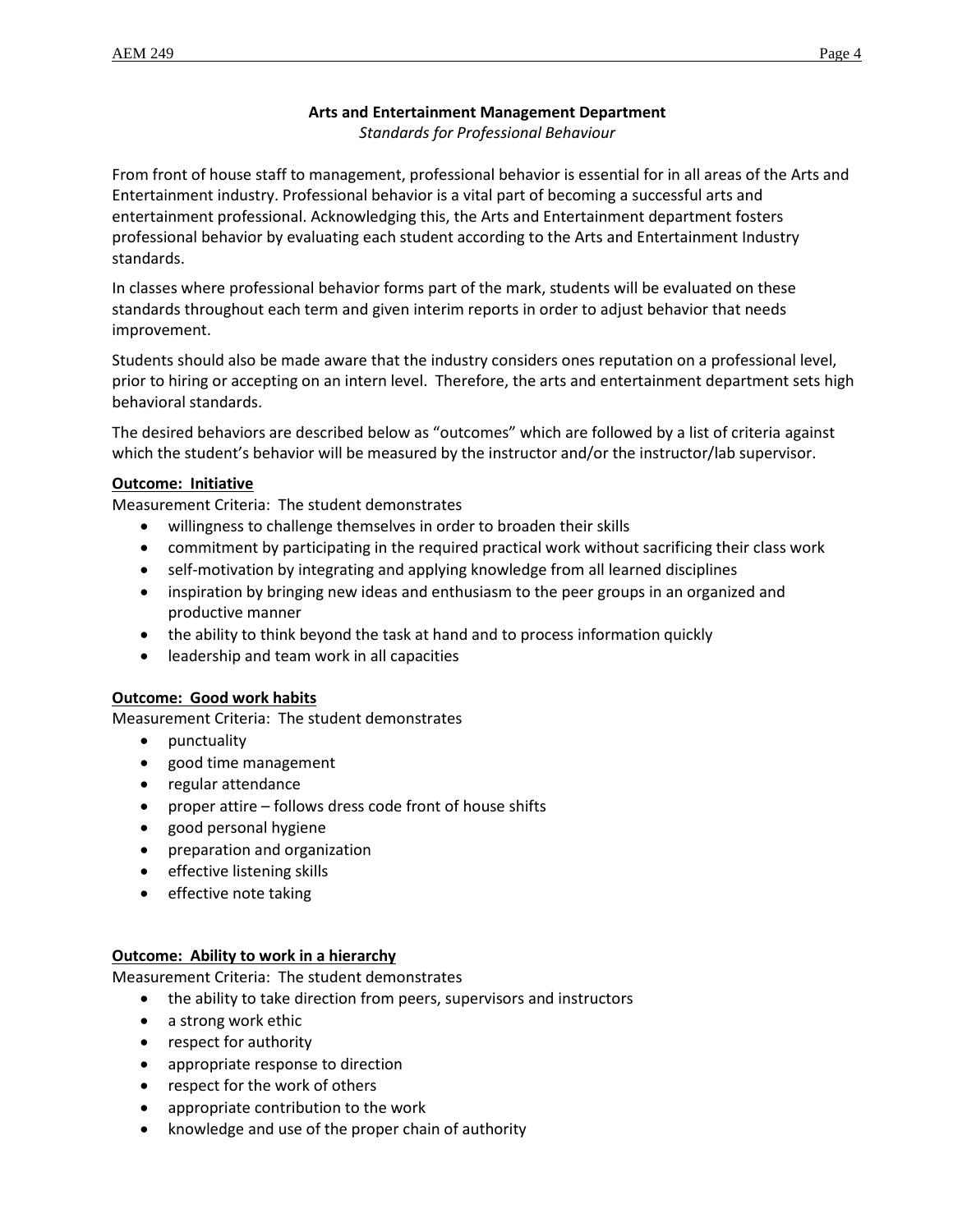### **Outcome: Ability to work in teams**

Measurement Criteria: The student demonstrates

- verbal or nonverbal encouragement and support of others, giving recognition for contribution
- openness and acceptance of others' ideas
- demonstrating effective leadership techniques
- using constructive means to overcome differences of opinion by searching for common ideas and compromising one's own opinion to complete the task
- active participation by contributing to group work at all times
- peer development by reflecting on the work of others and offering sensitive, constructive observation and challenges when called upon
- setting goals and tasks, initiating discussion and keeping the group focused
- sensitivity to stigmas, multiculturalism, gender
- positive contribution to the project

Unacceptable Behavior:

- aggression, either verbal or nonverbal
- displaying hostility toward others or making derogatory comments in regards to their person or their work
- distracting others from the task at hand
- withdrawing behavior
- putting down the work and efforts of another
- discrediting the ideas of others

# **Outcome: Commitment to the schedule**

Measurement Criteria: The student

- reads and adheres to the schedules
- provides a doctor's note or death certificate in the event that they do not appear for shifts
- takes on the responsibility for scheduling make up shifts as well as giving fair notice for a switch in shifts
- has an organized approach to accomplishing tasks
- arrives for shifts early enough to begin work at the scheduled time
- accomplishes tasks, assignments and projects on time
- respects the time of others by attending scheduled appointments and meetings with all expected materials ready in an organized manner
- responds positively under high pressure demands

# **Outcome: Self-awareness, Self-care, Self-learning**

Measurement Criteria: The student demonstrates

- a reflective practice which allows the student to be aware of the student's own competence
- an awareness of internal and external factors in one's personal life and how they can affect professional performance and being able to communicate it professional and effectively
- responsibility toward physical well being
- self motivation to identify gaps in one's own knowledge, skills and abilities, and to request assistance from the appropriate member of the department
- the ability to accept, evaluate and respond appropriately to professional criticism

# **Outcome: Ethical standards**

Measurement Criteria: The student demonstrates

- honesty
- accountability
- integrity
- commitment
- responsibility
- respect for co-workers
- respect for privacy, confidentiality
- etiquette